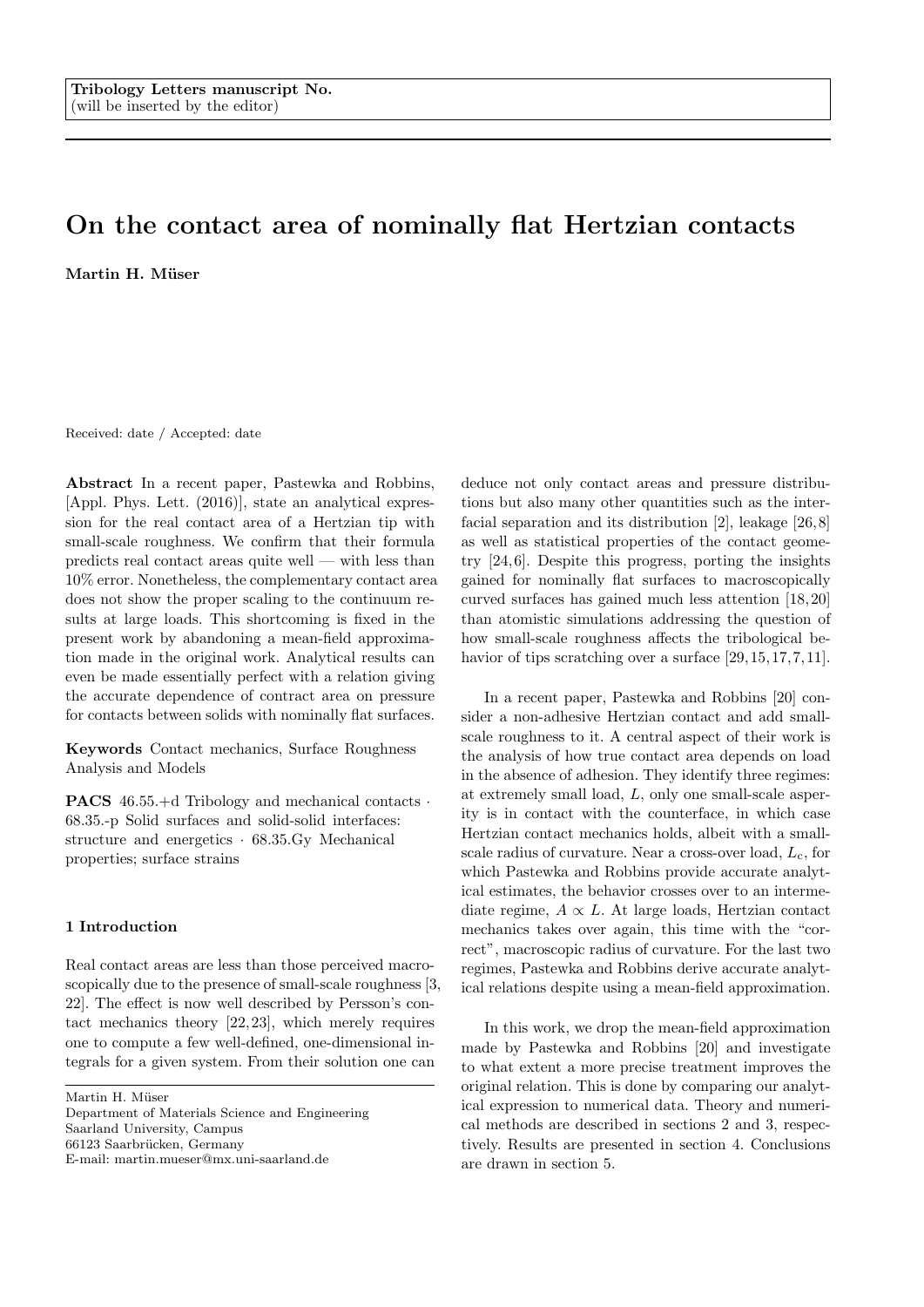## 2 Theory

According to Hertzian contact mechanics [10, 13], the pressure profile in a contact of a rigid, parabolic tip with a flat, linearly elastic substrate is

$$
p_{\rm H}(r) = p_0 \sqrt{1 - (r/a_0)^2},\tag{1}
$$

where  $r$  is the (in-plane) distance from the tip center,  $p_0$  is the pressure in the tip center, and  $a_0$  is the contact radius. The terms  $p_0$  and  $a_0$  satisfy

$$
p_0 = \frac{3L}{2\pi a_0^2},\tag{2}
$$

$$
a_0^3 = \frac{3LR}{4E^*},\tag{3}
$$

 $L$  being the mechanical load,  $R$  the tip's radius of curvature, and  $E^*$  the contact modulus.

Due to micro-scale roughness, real contact does not have to exist at every single point within the Hertzian contact radius. For macroscopically flat surfaces, the relative contact can be approximated quite well with the relation  $[22, 27, 30]$ 

$$
A_{\rm rel}^{\rm flat}(\bar{p}) \approx \text{erf}\left(\frac{\sqrt{\pi}\kappa\bar{p}}{2E^*\bar{g}}\right) \tag{4}
$$

$$
\approx \frac{\kappa \bar{p}}{E^*\bar{g}} \quad \text{for} \quad \bar{p} \ll E^*\bar{g}.\tag{5}
$$

Here  $\bar{p}$  is the mean, macroscopic pressure,  $\bar{q}$  is the rootmean-square slope of the (combined) surface roughness, and  $\kappa$  is a number, which turns out close to two for typical surface roughness  $[12, 5, 1, 28, 27]$ .

In the philosophy of Persson theory [22, 23, 16], the real contact area can be estimated by first solving the problem macroscopically and then adding the effects of small-scale roughness locally. For the nominally flat Hertzian contact, this approach leads to the following estimate of the real contact area by integrating over the Hertzian contact area  $A_H$ :

$$
A_{\text{real}} = \int_{A_{\text{H}}} d^2 r \, A_{\text{rel}}^{\text{flat}} \{p_{\text{H}}(r)\}.
$$
 (6)

$$
\approx \pi a_0^2 A_{\text{rel}}(\bar{p}_{\text{H}}),\tag{7}
$$

The approximation (7) was made by Pastewka and Robbins [20]. In equation (6), they replaced the pressure profile from equation (1) with its mean value,  $\bar{p}_H \equiv$  $\langle p(r) \rangle_{A_{\rm H}}$ , averaged over the area  $A_{\rm H}$ ,

$$
\bar{p}_{\rm H} = \frac{L}{\pi a_0^2}.\tag{8}
$$

Thus, the Pastewka-Robbins mean-field model yields

$$
A_{\rm PR} = \pi a_0^2 \text{erf}\left(\frac{\kappa L}{2\sqrt{\pi}E^*\bar{g}a_0^2}\right). \tag{9}
$$

A supposedly better estimate can be found by abandoning the mean-field approximation to  $p_H(r)$  [16], which yields a first alternative model, specifically

$$
\frac{A_{\rm I}(\kappa \tilde{p})}{\pi a_0^2} = \left(1 - \frac{1}{2\kappa^2 \tilde{p}^2}\right) \text{erf}(\kappa \tilde{p}) + \frac{\exp(-\kappa^2 \tilde{p}^2)}{\sqrt{\pi} \kappa \tilde{p}} \qquad (10)
$$

with

$$
\tilde{p} = \frac{3L}{4\sqrt{\pi}E^*\bar{g}a_0^2} \tag{11}
$$

$$
=\left(\frac{3L}{4E^*R^2}\right)^{1/3}\frac{1}{\sqrt{\pi}\bar{g}}.\tag{12}
$$

When expanding the right-hand side of equation (10) for model I into powers of  $\kappa \tilde{p}$ , the same leading-order linear term is obtained as for the mean-field approximation  $A_{\rm PR}/\pi a_0^2$ , namely the expression on the righthand side of equation (5). However, at large loads, the asymptotic behaviors differ. The relative, complementary Hertzian contact area,  $A_{\text{comp}} \equiv 1 - A_{\text{real}}/A_{\text{H}},$ obeys depending on the model used

$$
A_{\text{comp}}(\text{PR}) \approx \frac{1}{\sqrt{\pi}} \exp\left\{-(2\kappa \tilde{p}/3)^2\right\} \tag{13}
$$

$$
A_{\text{comp}}(\mathbf{I}) \approx \frac{1}{2\kappa^2 \tilde{p}^2} \tag{14}
$$

for  $\kappa\tilde{p} \gg 1$ . Thus, the mean-field treatment of microscale roughness makes the contact area approach the continuum solution much faster than the refined approach of model I.

An improved alternative to mean field can be obtained by exploiting a relation for  $A_{rel}^{\text{flat}}$  that is more accurate than equation (4). For example, a sum of two error functions weighted by a switching function  $s(\bar{p})$ 

$$
A_{\rm rel}^{\rm flat}(\bar{p}) \approx \{1 - s(\bar{p})\} \operatorname{erf}(\tilde{c}_1 \bar{p}) + s(\bar{p}) \operatorname{erf}(\tilde{c}_2 \bar{p}) \tag{15}
$$

produces accurate contact area for randomly rough surfaces for different values of  $H$  and all loads outside the finite-size domains [9]. The  $c_i \equiv \tilde{c}_i / E^* \bar{g}$  are constants,  $c_1 = 1.9054$  and  $c_2 = 1.4496$ , and

$$
s(\bar{p}) = \text{erf}^2(\tilde{c}_2 \bar{p}).\tag{16}
$$

With this new estimate for  $A_{rel}^{\text{flat}}$ , we can no longer find a closed-form expression for the contact area of a nominally flat Hertz contact. However, the integral in equation (6) can be approximated by replacing  $p_H(r)$  in the switching function with  $\bar{p}_{\rm H}$ . This leads us to model II

$$
A_{\rm II}(\tilde{p}) = \{1 - s(\bar{p}_{\rm H})\} A_{\rm I}(\kappa_1 \tilde{p}) + s(\bar{p}_{\rm H}) A_{\rm I}(\kappa_2 \tilde{p}) \tag{17}
$$

with  $\kappa_i = 2c_i/\sqrt{\pi}$ . It shows similar asymptotic scaling as model I, however, with slightly altered coefficients:  $\kappa$  is replaced by  $\kappa_1$  at small and by  $\kappa_2$  at large loads.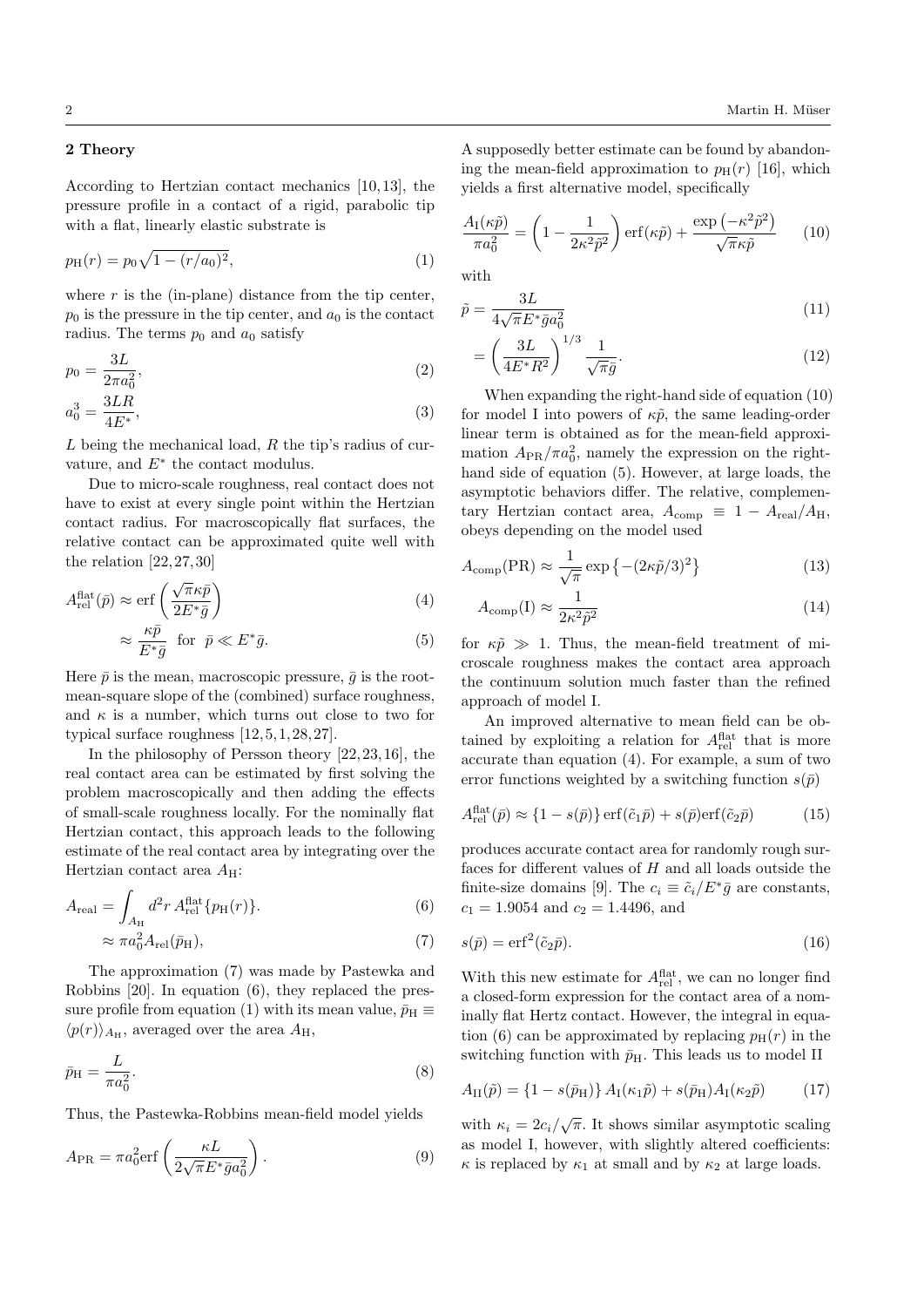### 3 Numerical methods

Numerical reference data are produced with the Green's function molecular dynamics (GFMD) method [14, 4, 21]. Details of the method have been published numerous times and shall not be repeated here. Central aspects unique to the problem of the nominally flat Hertzian tip are nevertheless discussed in the following.

As usual, we exploit the small-slope approximation to combine the roughness of substrate and tip in a single height function  $h(\mathbf{r})$ , which is defined on the xy-plane. The height function is the sum of the "macroscopic" Hertzian contact geometry

$$
h_{\rm H}(\mathbf{r}) = \frac{r^2}{2R} \tag{18}
$$

and the microscopic roughness  $h_{\rm m}(\mathbf{r})$ , which is set up such that their Fourier transforms produce typical surface spectra [25]. To analyze the effect of microscopic roughness on the true contact area, we keep the load fixed and add different amounts of microscale roughness for a given random realization of  $h<sub>m</sub>$  by choosing the combined roughness according to

$$
h(\mathbf{r}) = h_{\mathrm{H}}(\mathbf{r}) + \lambda h_{\mathrm{m}}(\mathbf{r}).\tag{19}
$$

The root-mean-square slope of  $h_m(\mathbf{r})$  is normalized to one, while  $\lambda$  varies from very small to very large. By doing so, we exploit the observation by Pastewka and Robbins that the data produced for different systems can be superimposed when load is rescaled appropriately. This allows us to work with a single random realization. Since we implement all aspects of the smallslope approximation from the beginning, no precautionary measures have to be taken when  $\lambda$  becomes large. This is because we could rescale the height profile with a number that is sufficiently small for the small-slope approximation to be justified again. We could then also rescale  $L$  (or  $E^*$ ) in such a way that we end up with a system for which the exact same equations would have to be solved as before.

One reason why we vary  $\lambda$  rather than load is that this course of action makes finite-size or finite-sampling effects — those due to  $a_H$  being a finite fraction of the linear system size — independent of  $\lambda$ . We thus always have the same value for the reference contact area in the continuum limit, which is very close but not exactly equal to the analytical expression. Another reason is that numerical scatter is reduced. This is because the same randomness is essentially sampled for each value of  $\lambda$ , or, in other words, for each reduced load. To make the sampling meaningful, one must ensure that the Hertzian contact radius encompasses a substantial amount of small-scale roughness. The way in which we attempt to achieve this is described next.



Fig. 1 Cross section through the height profile of undeformed tips at  $y = 0$  for different amounts of micro-scale roughness as characterized by the scaling parameter  $\lambda$ . Final calculations are conducted at loads for which the smooth Hertzian contact radius would be  $a_H = 0.2$ . Points in the topmost panel represent GFMD grid points at the lowest level of spatial resolution.

The radius of curvature defines the unit of length, i.e.,  $R = 1$ . The load is chosen such that  $a_H = 0.2 R$ , which means that the Hertzian contact covers roughly 10% of the periodically repeated simulation area. The microscopic (default) substrate roughness is set up as follows: We use a Hurst roughness exponent of  $H = 0.8$ . The roll-off wave vector is set to  $\lambda_{\rm r} = a_{\rm H}$ , while the short wavelength cutoff is  $\lambda_s = a_H/200$ . This means that our contact radius samples over a little more than two decades of self-affine surface spectra. The GFMD layer is further discretized down to  $\lambda$ <sub>s</sub>/8 to ensure proximity to the continuum limit. The discretization is refined to  $\lambda_{\rm s}/32$  for small values of  $\lambda$ . Lastly,  $h_{\rm m}$  is normalized such that  $\bar{g} = 1$ . A cross section through the tip is shown in figure 1 for various values of  $\lambda$ .

From figure 1 one can see that initial contact does not necessarily occur at the center of the macroscopic tip center. For example, the lowest point of the  $\lambda = 3$ tip lies about  $0.06 \, R$  away from the macroscopic symmetry point. We abstain from discussing this and related extremely-small-load effects [19] further and instead refer to the excellent treatise of Pastewka and Robbins [20].

## 4 Results

We start our analysis with a representation of the relative, true Hertzian contact area,  $A_h \equiv A_{\text{real}}/A_H$ , for the default systems having a contact radius 200 times the short-wavelength cutoff. Figure 2 reveals a quite convincing agreement between mean field and GFMD.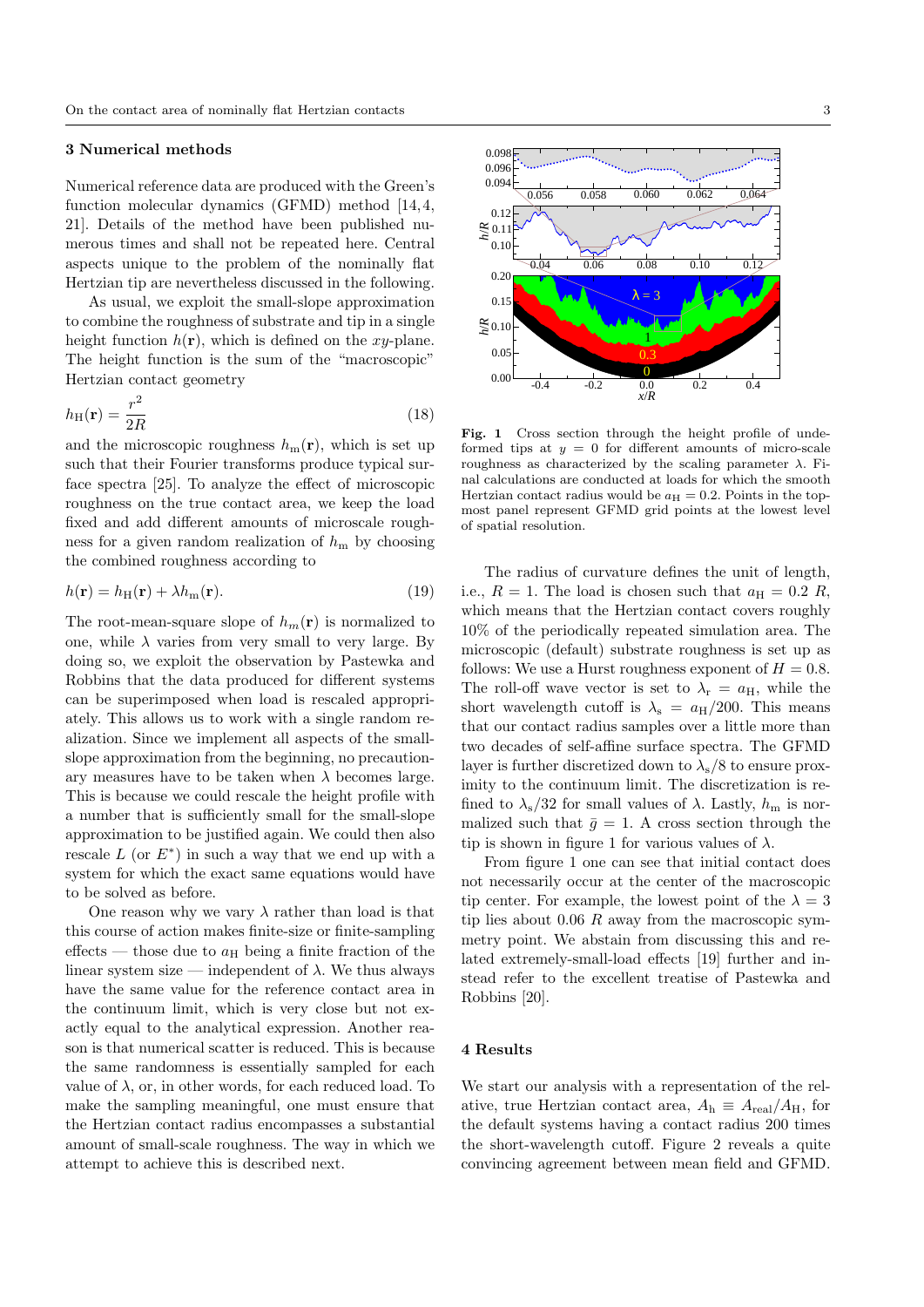

**Fig. 2** Real, relative Hertzian contact area  $A<sub>h</sub> = A<sub>real</sub>/A<sub>H</sub>$  as a function of reduced pressure  $\tilde{p}$ . Full circles show the results of GFMD simulations for which  $a_H/\lambda_s = 200$ . The red line represent the mean-field theory by Pastewka and Robbins for  $\kappa = 2.2$ , while the magenta line refers to model II, which is based on the area-load relation proposed in reference [9] without adjustment. The inset shows A<sup>h</sup> on a linear scale.

Results do not deviate by more than 10% in the shown regime. However, mean field slightly underestimates A<sup>h</sup> when full contact is approached such that the relative errors of Acomp appear large. This trend is also revealed in the data of Pastewka and Robbins [20].

In order to better analyze how continuum Hertzian contact area is approached at large loads, the contact area data is presented in another form in figure 3. This reveals that  $A_{\text{comp}}$  decreases much too quickly with load in comparison to the numerically exact GFMD data. In fact, the analytical results discussed in the theory section are clearly borne out: mean field predicts  $A_{\text{comp}}$ to disappear exponentially with  $\tilde{p}^2$ , while the GFMD data is better described by a  $\tilde{p}^{-2}$  scaling. The reason for this shortcoming of mean field can be rationalized as follows: Using  $\bar{p}_{\rm H}$  instead of the spatially resolved  $p_H(r)$  leads to the neglect of non-contact area near the contact line. This is fixed in model I, which shows the correct scaling.

Since model I is based on an approximation that is not very accurate for nominally flat surfaces near full contact, non-negligible discrepancies occur at  $0.5 \lesssim$  $\tilde{p} \lesssim 1$ , which lies near the cross-over from small to large loads. This last flaw is removed in model II.

It may be worth discussing some more details of the graph shown in figure 3. Finite-sampling effects, i.e., the cross-over to single-asperity contact mechanics, are not yet truly relevant for our (default) system at the smallest analyzed loads at which  $A_h \approx 0.001$ . Sampling effects show up earlier at the large-load limit i.e., at  $A_{\text{comp}}$  of a few per cent. When sampling a more signif-



Fig. 3 The product  $A_h A_{comp}$  as a function of reduced pressure  $\tilde{p}$ . Symbols are consistent with those used in figure 2. Moreover, (cyan) crosses refer to additional GFMD data encompassing more roughness scales than the default model. The dashed blue line shows results for model I with the same value of  $\kappa = 2.2$  as mean field.



Fig. 4 Pressure profile for a Hertzian (thick blue line) and a nominally flat Hertzian contact (black line) at a reduced pressure of a  $\tilde{p} \approx 3.5$  and for  $a_H/\lambda_s = 200$ .

icant amount of disorder within the macroscopic Hertz contact by increasing  $a_H/\lambda_s$ , GFMD data approaches the predictions of model II, which thus is the most accurate out of the investigated models.

Given the close approach of continuum theory and true contact area at large pressures, for example, at  $\tilde{p} \approx 3.5$ , one might be tempted to believe that the full calculation with roughness fluctuates only mildly around  $p_H(r)$  given in equation 1. Figure 4 reveals that this is not necessarily the case. It shows the pressure profile of a realization with  $a_H/\lambda_s = 200$  and  $\lambda = 0.03$ . Its roughness is only one tenth of the red tip in figure 1, which already appears rather smooth to the naked eye.